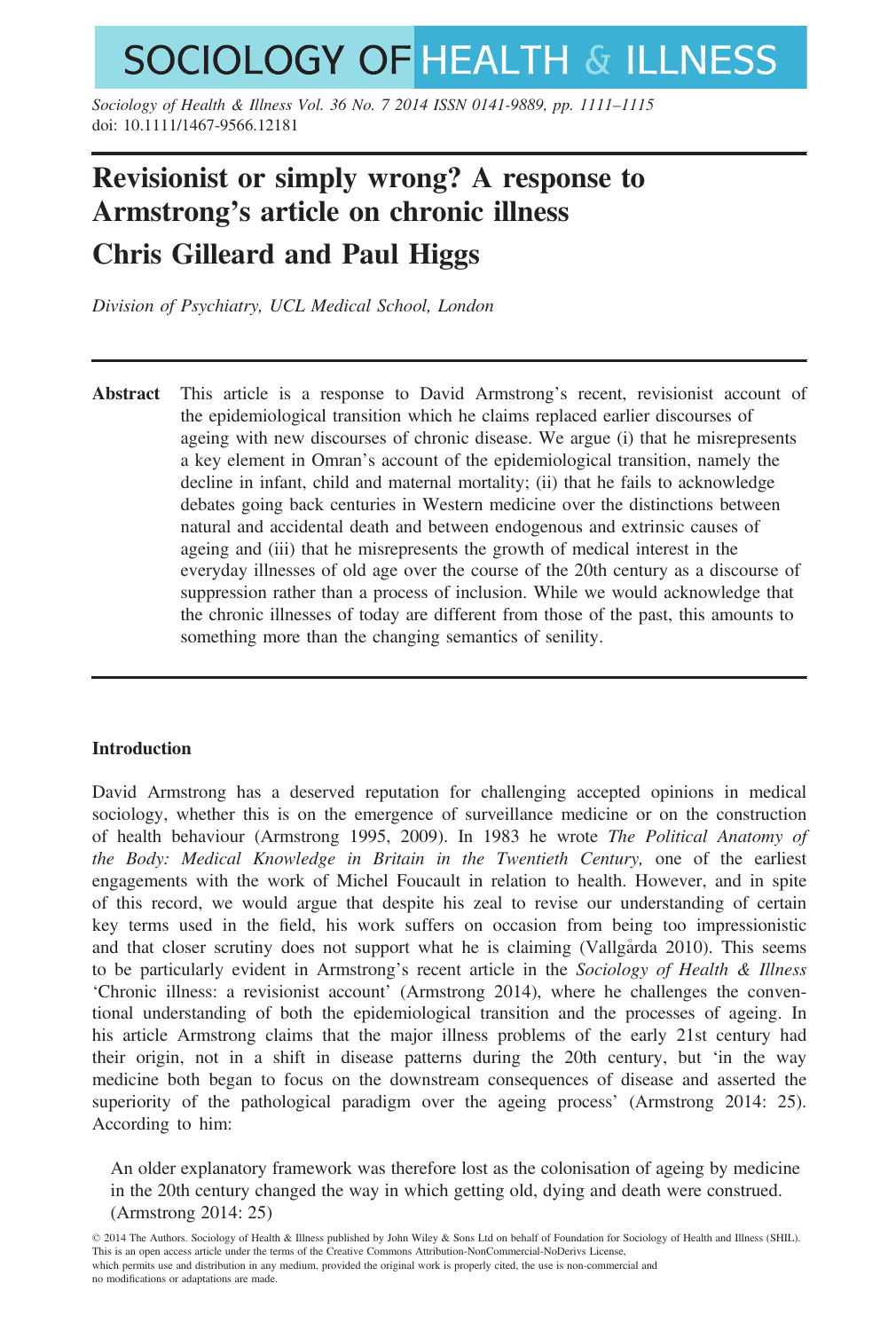#### 1112 Chris Gilleard and Paul Higgs

Our aim in this response to Armstrong's article is to challenge (i) the idea that there was no epidemiological transition; that is, no change in disease patterns during the 20th century and (ii) that what was called chronic disease was previously called the ageing process. Where we agree with Armstrong is that medicine did become more interested and involved in disease and infirmity in later life, and that the outcome of this has not always been beneficial – though undoubtedly the overall situation is better than before.

#### The epidemiological transition

The epidemiological transition theory was designed to account for the changing patterns of morbidity (disease) and mortality (death) during the period termed modernisation (Omran 1971: 511). Its main tenets are that (i) during this period:

A long term shift occurs in mortality and disease patterns whereby pandemics of infection are gradually displaced by degenerative and man-made diseases as the chief form of morbidity and primary cause of death. (Omran 1971: 516)

And that (ii) the most profound changes in diseases patterns 'obtain among children and young women' (Omran 1971: 521). More recently, some have argued for a fourth stage transition, namely deferred mortality in later life coupled with extended survivorship for those suffering from chronic or degenerative disease (Olshansky and Ault 1986).

What evidence does Armstrong offer either that this transition did not occur (the theory is wrong) or that alternative explanations of the transition have been suppressed (that while the pattern of disease and its associated mortality have changed, the reason for this is not profound changes in diseases patterns among children and young women)? In general, Armstrong seems to be claiming that chronic illness emerged as a term so that medicine could survey the health of the population and expand its remit beyond the clinic and its technologies (Armstrong 2014: 19) such that 'the old chronic disease of the 19th century clinic had almost disappeared' [and was replaced by] 'a new form of morbidity that was based less on pathology and more on a patient's capacity to function' (Armstrong 2014: 19). This position echoes Armstrong's earlier work on surveillance medicine (Armstrong 1995).

More specifically Armstrong claims that during the 19th century 'the old form of natural death continued to haunt clinical practice' – by which he means old age, senility, atrophy and debility. However in the first half of the 20th century the distinction between pathological processes and natural ageing 'became blurred' and so more of what was previously seen as ageing was relabelled degenerative illness instead of natural decay (Armstrong 2014: 20). For Armstrong, it is this process that accounts for the 'suppression' of an older alternative account of the role of ageing on health.

We would wish to challenge Armstrong's revisionism on a number of counts. Firstly, Omran's concept of the transition is misrepresented. Omran located the change not in age or ageing but in lower rates of infection and lower mortality around and after childbirth, which led to more people reaching mid-life. Omran's data focus upon increasing survivorship up to 60 years of age, not on mortality gains after that point (see, for example, Omran 1971: 526, figure 8) and indeed his – and most others' – assumption at that time was that life expectancy 'was expected to change little in the future … [as] … mortality declines bottomed out' (Olshansky and Ault 1986: 358). These declines have still not bottomed out and the limits of longevity remain a subject of much discussion (Christensen et al. 2009, Vaupel 2010). The key point to take from this, however, is that Omran's theory was not based on mortality in later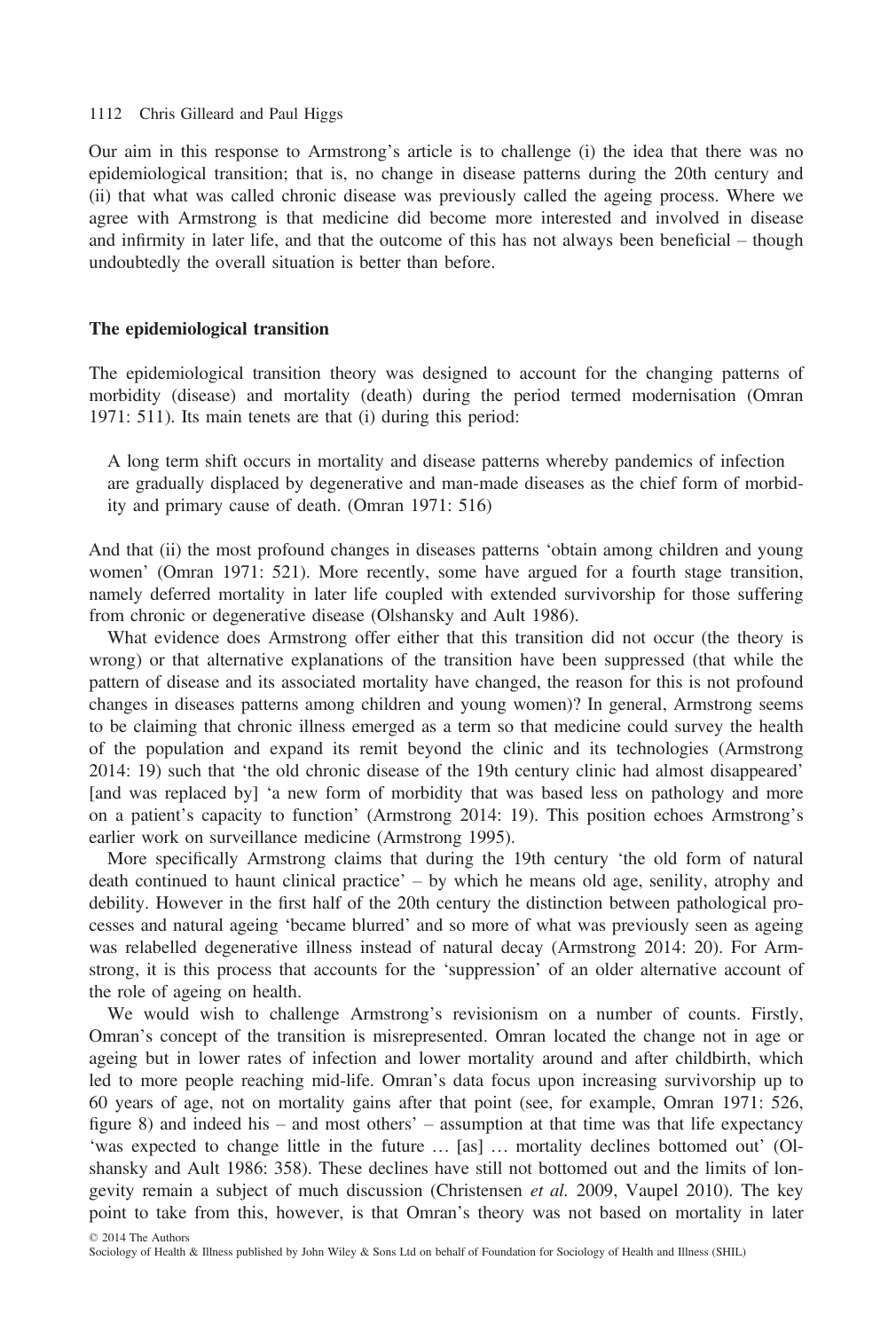life – that is, old age, senility or however it was expressed in his article – but on the declining rates of infant child and maternal mortality. We are not sure if Armstrong would dispute that such changes have happened, but if so his would be a lonely voice indeed.

#### Senescence, natural and unnatural

Accepting for the sake of argument that Armstrong recognises the decline in infectious disease and the increased survival of infants through adulthood and its periodisation, what should we make of his claim that alternative explanations of the transition have been suppressed? Concern about the nature of ageing, its naturalness or indeed unnaturalness has been debated at least since Galen's time in late antiquity (Galen CE 100–200). While he was reluctant to consider ageing a natural process, Galen considered that there must be some inherent limit to the length of life and that physicians should confine themselves to (i) helping people reach old age in good health; (ii) treating their illnesses; and (iii) maintaining their health through old age (Theoharides 1971). This Galenic precept was maintained as the dominant model in medicine until the 19th century, although it was challenged periodically by the Paracelsians and other medical radicals. Further, numerous essays and treatises on managing health and illness in old age were written during the Renaissance, primarily targeting the elites of the time mainly because they could afford medicine and were more likely to reach old age (Gilleard 2013). Had there been a widespread belief that age and death were natural companions, it seems curious that the learned doctors of the 15th, 16th and 17th centuries should have bothered to write so extensively on this subject (see Schäfer 2011 for treatises from the early modern period).

Arguably, it was the era of the French physician Claude Bernard and his experimental medicine in the mid to late 19th century when the detailed examination of sick old people became more common. Prior to this period, in England as in many other European countries the elderly were mostly excluded from teaching hospitals and their care entrusted to the workhouse infirmaries where nursing and medical care was almost entirely notional (Smith 1979). The Clinical Lectures on the Diseases of Old Age by the 19th century neurologist Jean Martin Charcot (1881) marked the inclusion of non-elite older people into modern medicine and its gaze. From the late 19th century to the end of World War II, pace Charcot, interest in the diseases of later life (beyond the age of 60) remained minimal. It was World War II and its requirement for the release of hospital beds to the war wounded that transformed this situation (Means and Smith 1998). In Britain, to these wider pressures was added the desire of the low status local authority doctors who ran the municipal hospitals to be part of the medical establishment. It was these circumstances that led to the rise of geriatric medicine in the UK and to the subsequent systems of categorisation based upon function that accompanied the formal division of health and social care responsibilities, as well as the professional distinction between acute and long-stay hospital wards (Millard and Higgs 1989, Pickard 2010, Warren 1943). As Christoph Conrad (1998) has pointed out in his history of old age and health care, the medicalisation of old age in the second half of the 20th century was a feature of the postwar welfare state that brought treatment and assistance to many older people whom medicine had previously ignored. Such developments arguably helped contribute to the fourth stage of epidemiological transition described by Olshansky and Ault of rapidly declining death rates in advanced age, a shift toward older ages among those dying from degenerative diseases and improved survival rates (Olshansky and Ault 1986: 360–1). This is a long way from the idea of the suppression of an ageing discourse by a rising one of chronic illness.

Armstrong's argument also ignores the fact that the modern medical discourse on ageing was not, and never has been, all of a kind. There was certainly a renewed interest not just in treating the diseases of old age but in abolishing age entirely, in the late 19th and early 20th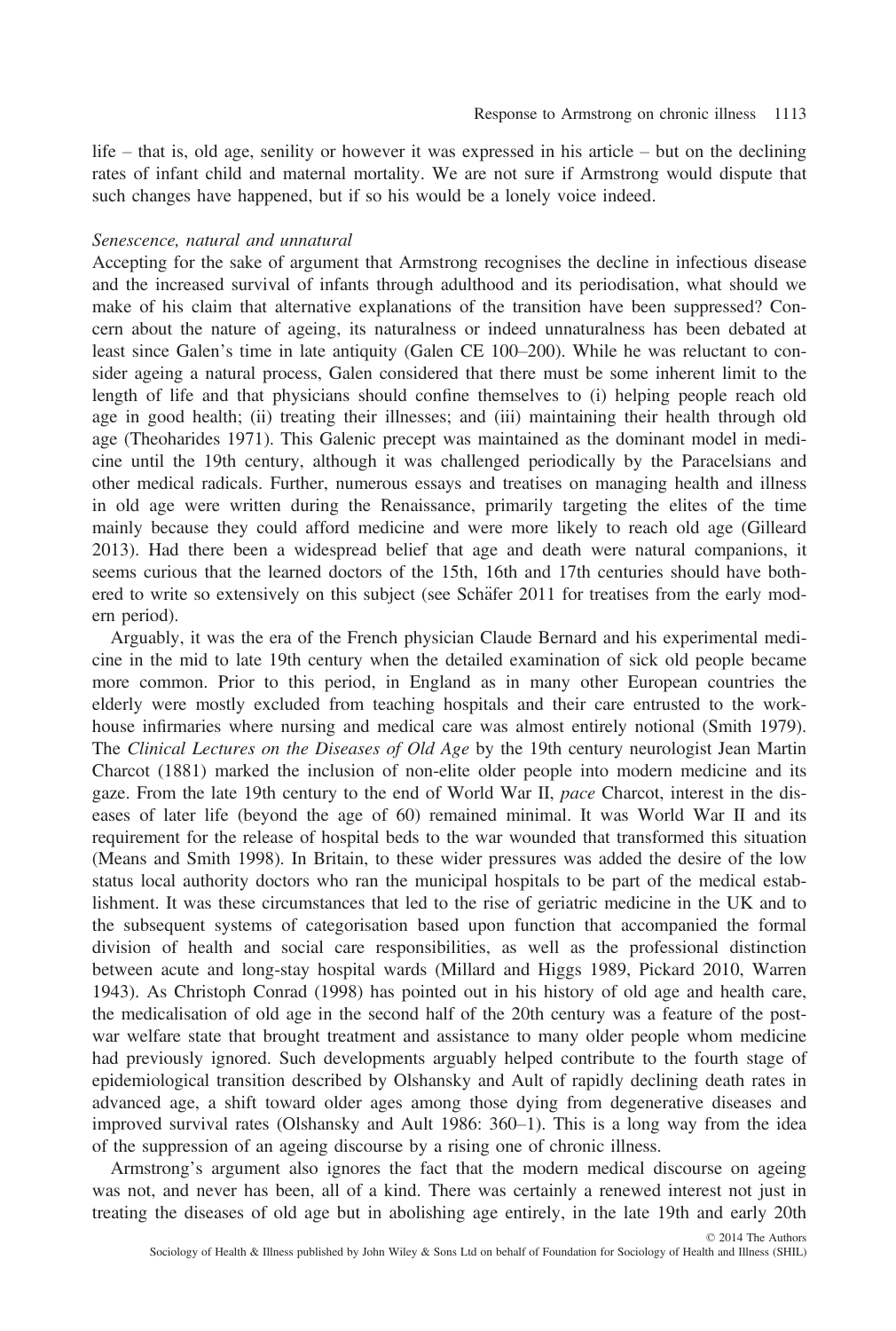#### 1114 Chris Gilleard and Paul Higgs

century (Morris 1926, Schultheiss et al. 1997). While the medical rejuvenators of the time were ridiculed more than the present practitioners of anti-ageing medicine are, they were able to pursue their trade because of the continuing interest among both the old and the new elites in not growing old. Disease and its disabling effects in later life, however, remained marginalised–, not because of a continuing belief in senescence and natural ageing but because of the limited benefits to the standing and status of medicine from treating ill and infirm elderly people. Only when the state centralised responsibility for the old and sick did most older people begin to be seen as not simply old and infirm but sick – not naturally ageing and due to die, but unnecessarily and avoidably dying, to the point that one by one most countries abandoned the use of old age as an acceptable cause of death on people's death certificates.

#### **Conclusion**

We would conclude this response to David Armstrong's revisionism of the idea of chronic illness by pointing out that it is not sufficient to assert that alternative discourses of ageing and senescence were suppressed in the desire to impose alternative accounts of the development of the epidemiological transition. Not only does such an argument misunderstand the nature of the transition; it also ignores the circumstances in which the diseases of old age were understood by practitioners, and the institutions which came into being as a result of such knowledge. In the field of history, revisionist accounts are often brought about by access to new data: unfortunately, in this new account of chronic illness it seems that existing sources of information from other areas of study, such as gerontology, have been ignored in order to fit the argument. To those familiar with these other bodies of literature Armstrong's revisionism is simply wrong.

Address for correspondence: Paul Higgs, UCL Medical School, Charles Bell House 67–73 Riding House Street London W1W 7EJ. E-mail: p.higgs@ucl.ac.uk

### **References**

- Armstrong, D. (1983) The Political Anatomy of the Body: Medical Knowledge in Britain in the Twentieth Century. Cambridge: Cambridge University Press.
- Armstrong, D. (1995) The rise of surveillance medicine, Sociology of Health & Illness, 17, 3, 393–404.
- Armstrong, D. (2009) Origins of the problem of health-related behaviours: a genealogical study, Social Studies of Science, 39, 6, 909–26.
- Armstrong, D. (2014) Chronic illness: a revisionist account, Sociology of Health & Illness, 36, 1, 15–27.
- Charcot, J.M. (1881) Clinical Lectures on the Diseases of Old Age (trans. L. Hunt). New York: William Wood.
- Christensen, K., Doblhammer, G., Rau, R. and Vaupel, J.W. (2009) Ageing populations: the challenges ahead, The Lancet, 374, 9696, 196–208.
- Conrad, C. (1998) Old age and the health care system in the nineteenth and twentieth centuries. In Johnson, P. and Thane, P. (eds) Old Age from Antiquity to Post-modernity. London: Routledge.
- Gilleard, C. (2013) Renaissance treatises on 'successful ageing', Ageing & Society, 33, 2, 189-215.
- Means, R. and Smith, R. (1998) From Poor Law to Community Care: The Development of Welfare Services for Elderly People 1939–1971 (2nd edn.) Bristol: Policy Press.
- Millard, P. and Higgs, P. (1989) Geriatric medicine beyond the hospital, Age and Ageing, 18, 1, 1–3. Morris, C.E. (1926) Modern Rejuvenation Methods. New York: Scientific Medical.

© 2014 The Authors

Sociology of Health & Illness published by John Wiley & Sons Ltd on behalf of Foundation for Sociology of Health and Illness (SHIL)